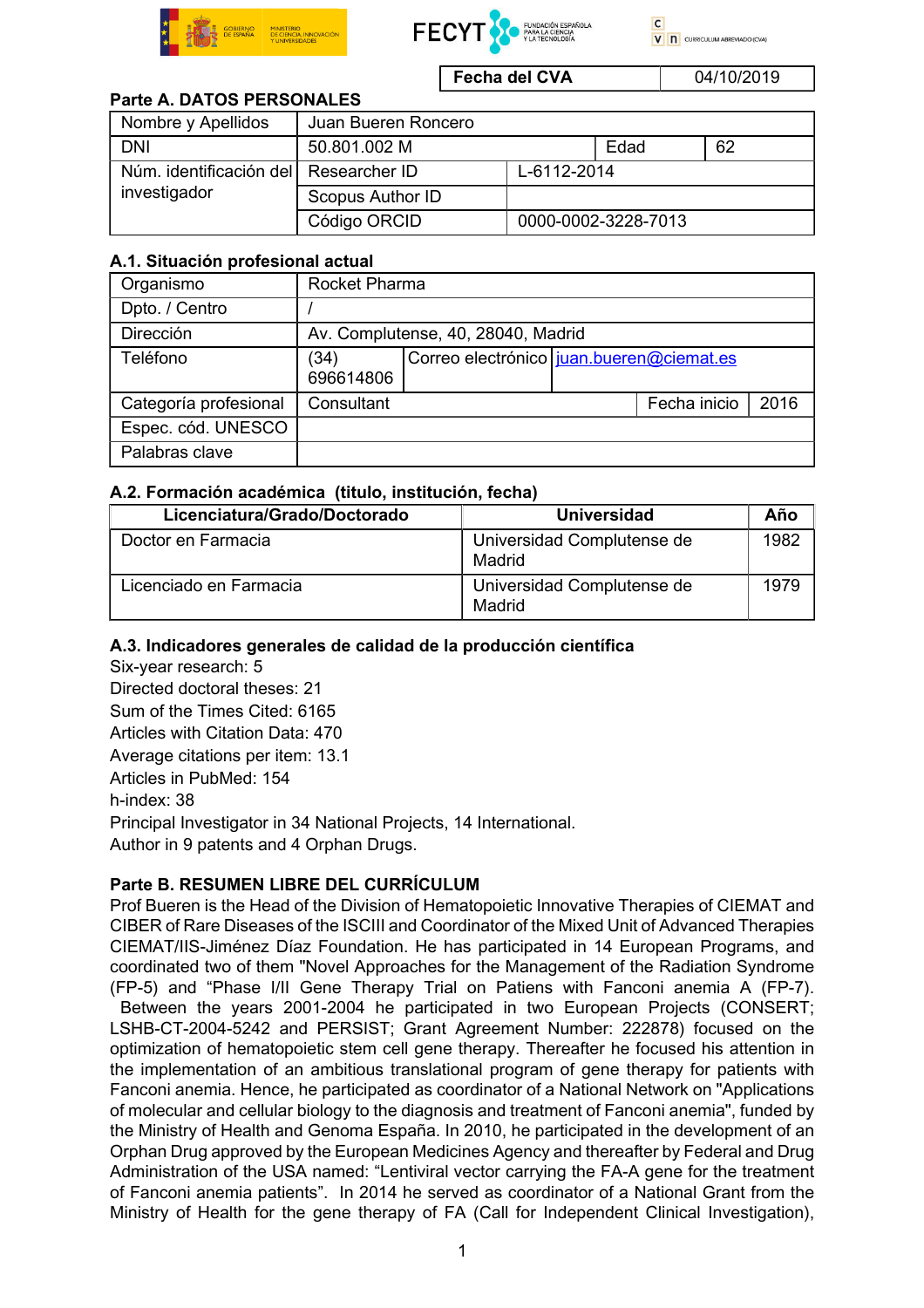



which was extended to other European Countries by the EUROFANCOLEN Project. In 2016 he signed a Master Research Agreement and a License Agreement with Rocket Pharma for the development of two gene therapy programs in Europe and in the USA for Fanconi anemia patients and for patients with the primary Immunodeficiency LAD-I.

Dr Bueren has supervised 21 Doctoral Theses, participated as Principal Investigator in 34 National Projects and 14 European Projects related to hematopoietic stem cells and hematopoietic gene therapy, and has published 154 research papers that appear in the PubMed data base.

Other distinctions:

Corresponding Academician of the Royal National Academy of Pharmacy and the Galician Academy of Pharmacy.

- Former President of the Spanish Society of Gene and Cell Therapy (2011-2013)
	- VicePresident of the European Societty for Gene and Cell Therapy (2018-)
		- · Consultant of Rocket Pharma Inc.(2016-)

Distinguished Service Award by Fanconi Anemia Reseearch Fund (FARF). October 2011.

Member of the "Data Safety Monitoring Board of the Gene Therapy trial for Beta Thalassemia"at the HSR-TIGET, in Milan (IPs: Alessandro Aiuti and Fabio Ciceri). 2015-2018

Member of the Hematologic and Immunologic Gene and Cell Therapy Committee of the American Society for Gene and Cell Therapy (2015-2018) and of the International Committee of the American Society for Gene and Cell Therapy (2018-2020)

Member of the Scientific Advisory Board of the European Projects SCIDNET and RAG-2 Gene Therapy (2017-2020)

· Former President of the Organizing Committee of the Collaborative Congress of the "European Society for Gene and Cell Therapy" and the "Spanish Society of Gene and Cell Therapy". Madrid 24-28 October 2013.

Parte C. MÉRITOS MÁS RELEVANTES (ordenados por tipología)

## C.1. Publicaciones

- 1 Artículo científico. Roman-Rodriguez, F. J.; et al. 2019. NHEJ-mediated repair of CRISPR-Cas9-induced DNA breaks can efficiently correct mutations in HSPCs from patients with Fanconi Anemia Cell Stem Cell. In press.
- 2 Artículo científico. Rio, P; et al. 2019. Successful Engraftment of Gene Corrected Hematopoietic Stem Cells in Non-conditioned Fanconi Anemia Patients Nature Medicine. In press.
- 3 Artículo científico. Rio, Paula; Navarro, Susana; Bueren, Juan A.2018. Advances in Gene Therapy for Fanconi Anemia HUMAN GENE THERAPY. 29-10, pp.1114-1123. ISSN 1557-7422.
- 4 Artículo científico. Lopez-Santalla, Mercedes; et al. 2018. Comparative Analysis between the In Vivo Biodistribution and Therapeutic Efficacy of Adipose-Derived Mesenchymal Stromal Cells Administered Intraperitoneally in Experimental Colitis INTERNATIONAL JOURNAL OF MOLECULAR SCIENCES. MDPI. 19-7. ISSN 1422-0067.
- 5 Artículo científico. Almarza Novoa, Elena; et al. 2018. Leukocyte adhesion deficiency-l: A comprehensive review of all published cases JOURNAL OF ALLERGY AND CLINICAL IMMUNOLOGY-IN PRACTICE. 6-4, pp.1418-+. ISSN 2213-2198.
- 6 Artículo científico. Holstein, Marta; et al. 2018. Efficient Non-viral Gene Delivery into Human Hematopoietic Stem Cells by Minicircle Sleeping Beauty Transposon Vectors MOLECULAR THERAPY. CELL PRESS. 26-4, pp.1137-1153. ISSN 1525-0016.
- 7 Artículo científico. Diez, Begona; et al. 2017. Therapeutic gene editing in CD34(+) hematopoietic progenitors from Fanconi anemia patients EMBO MOLECULAR MEDICINE. WILEY. 9-11, pp.1574-1588. ISSN 1757-4676.
- 8 Artículo científico. Levy, Camille; et al. 2017. Measles virus envelope pseudotyped lentiviral vectors transduce quiescent human HSCs at an efficiency without precedent BLOOD ADVANCES. AMER SOC HEMATOLOGY. 1-23, pp.2088-2104. ISSN 2473-9537.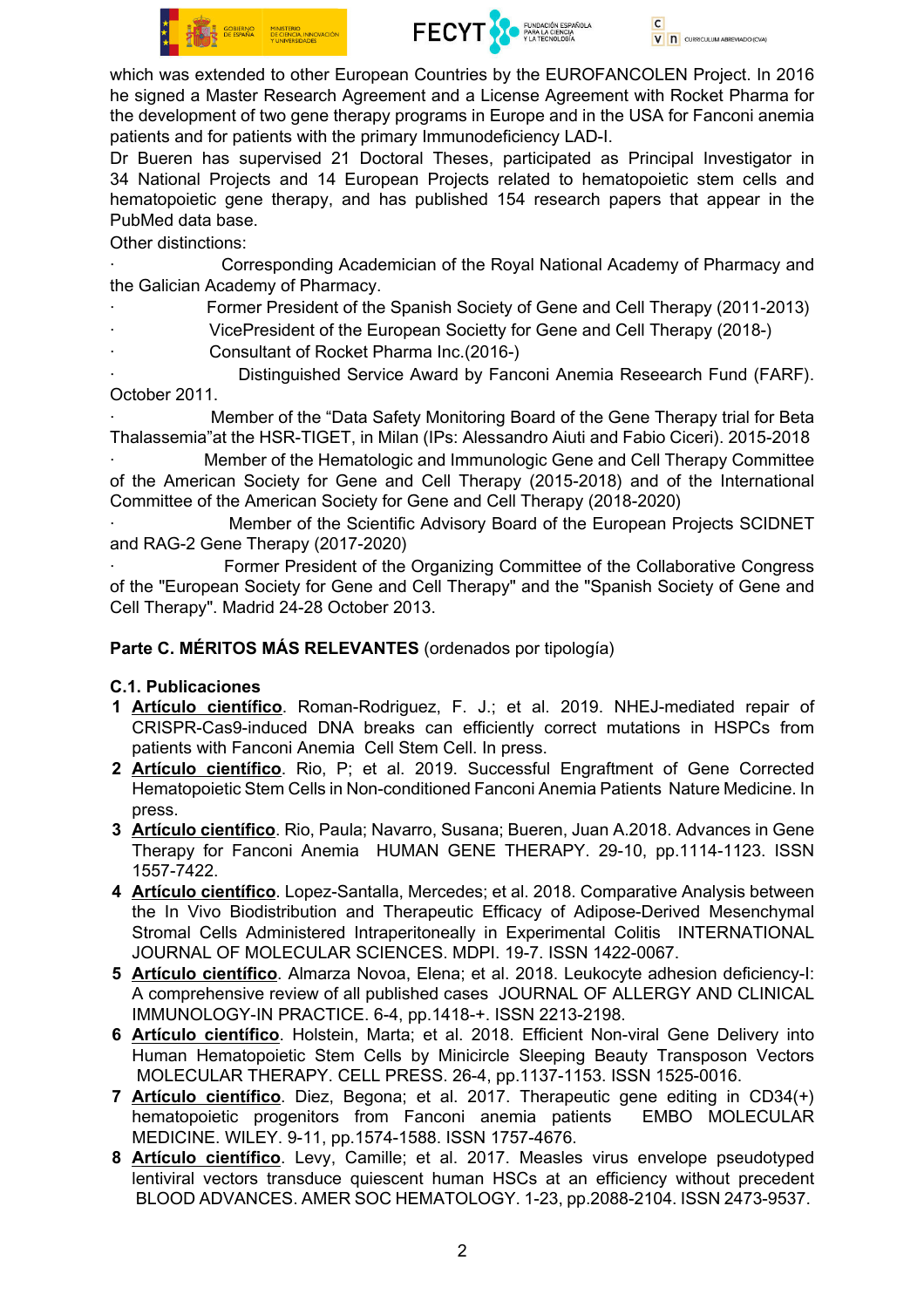



- 9 Artículo científico. Rio, Paula; et al. 2017. Engraftment and in vivo proliferation advantage of gene-corrected mobilized CD34(+) cells from Fanconi anemia patients BLOOD. AMER SOC HEMATOLOGY. 130-13, pp.1535-1542. ISSN 1528-0020.
- 10 Artículo científico. Reina-Castillon, Judith; et al. 2017. Detectable clonal mosaicism in blood as a biomarker of cancer risk in Fanconi anemia BLOOD ADVANCES. AMER SOC HEMATOLOGY. 1-5, pp.319-329. ISSN 2473-9537.
- 11 Artículo científico. Pulecio, Julian; et al. 2016. Direct Conversion of Fibroblasts to Megakaryocyte Progenitors CELL REPORTS. CELL PRESS. 17-3, pp.671-683. ISSN 2211-1247.
- 12 Artículo científico. Leon-Rico, Diego; et al. 2016. Lentiviral Vector-Mediated Correction of a Mouse Model of Leukocyte Adhesion Deficiency Type I HUMAN GENE THERAPY. MARY ANN LIEBERT, INC. 27-9, pp.668-678. ISSN 1043-0342.
- 13 Artículo científico. Garcia, Marta; et al. 2016. Long-term skin regeneration in xenografts from iPSC teratoma-derived human keratinocytes EXPERIMENTAL DERMATOLOGY. WILEY-BLACKWELL. 25-9, pp.736-738. ISSN 1600-0625.
- 14 Artículo científico. Rio, Paula; Bueren, Juan A. 2016. TGF-beta: a master regulator of the bone marrow failure puzzle in Fanconi anemia.Stem cell investigation. 3, pp.75. ISSN 2306-9759.
- 15 Reseña. Bueren, Juan A.; et al. 2019. Advances in the gene therapy of monogenic blood cell diseases CLINICAL GENETICS. ISSN 0009-9163.

# C.2. Proyectos

- 1 GENCURE-Nuevas aproximaciones terapéuticas para el tratamiento de enfermedades hereditarias de fallo de médula ósea-RTI2018-097125-B-I00 G. Güenechea. (Centro de Investigaciones Energéticas, Medioambientales y Tecnológicas). 01/01/2019- 31/12/2021. 266.200 €.
- 2 AvanCell-CM: Una nueva generación de medicamentos celulares más eficaces y seguros J. A. Bueren. (Centro de Investigaciones Energéticas, Medioambientales y Tecnológicas). 01/01/2018-31/12/2021.
- 3 FANCOLEN. "Ensayo clínico Fase I/II para evaluar la seguridad de la infusión de células CD34+ autólogas movilizadas con mozobil y filgrastim y transducidas con un vector lentiviral portador del gen FANCA (medicamento huérfano) para pacientes…" Julián Sevilla Navarro. (Centro de Investigaciones Energéticas, Medioambientales y Tecnológicas). 01/01/2012-31/12/2021. 1.052.640 €.
- 4 AVANCELL: Terapias avanzadas de precisión en regeneración y reparación celular y tisular Francisco Fernandez Avilés. (Hospital Gregorio Marañón/CIEMAT/and other public Institutions). 01/01/2016-31/12/2019. 867.900 €.
- 5 mRNA engineered mesenchymal stromal cells: A second generation of MSCs for the treatment of inflammatory diseases DAMIAN GARCIA OLMO. (IIS. Fundación Jiménez Díaz and CIEMAT). 01/01/2016-31/12/2019. 867.900 €.
- 6 FANCOSTEM. Ensayo clínico Fase I/II para evaluar la seguridad y eficacia de la infusión de células CD34+ autólogas movilizadas con mozobil y filgrastim y transducidas con un vector lentiviral portador del gen FANCA (medicamento huérfano) para pacientes con Anemia de Fanconi del Subtipo A. EC11-060 Ministerio de Sanidad. Convocatoria de Ensayos Clínicos Independientes.. Cristina Díaz de Heredia. (Centro de Investigaciones Energéticas, Medioambientales y Tecnológicas). 01/01/2012-31/12/2019. 437.580 €. Coordinador.
- 7 FAMOCURE: T. Génica y otras T. innovadoras para el tratamiento de los síndromes congénitos con fallo de médula Ósea Paula Rio Galdo. (Centro de Investigaciones Energéticas, Medioambientales y Tecnológicas). 01/01/2016-31/12/2018.
- 8 EUROFANCOLEN. Phase I/II Gene therapy trial of Fanconi anemia patients with a new Orphan Drug consisting of a lentiviral vector carrying the FANCA gene: A Coordinated International Action Juan Antonio Bueren. (Centro de Investigaciones Energéticas, Medioambientales y Tecnológicas). 01/01/2013-31/12/2018. 5.320.000 €.
- 9 Terapia celular y génica dirigida en anemia de Fanconi "Target". Ref SAF Ministerio de Economía y Competitividad. Plan Nacional. Juan Antonio Bueren Roncero. (Centro de Investigaciones Energéticas, Medioambientales y Tecnológicas). 01/01/2013-31/12/2015. 301.000 €.